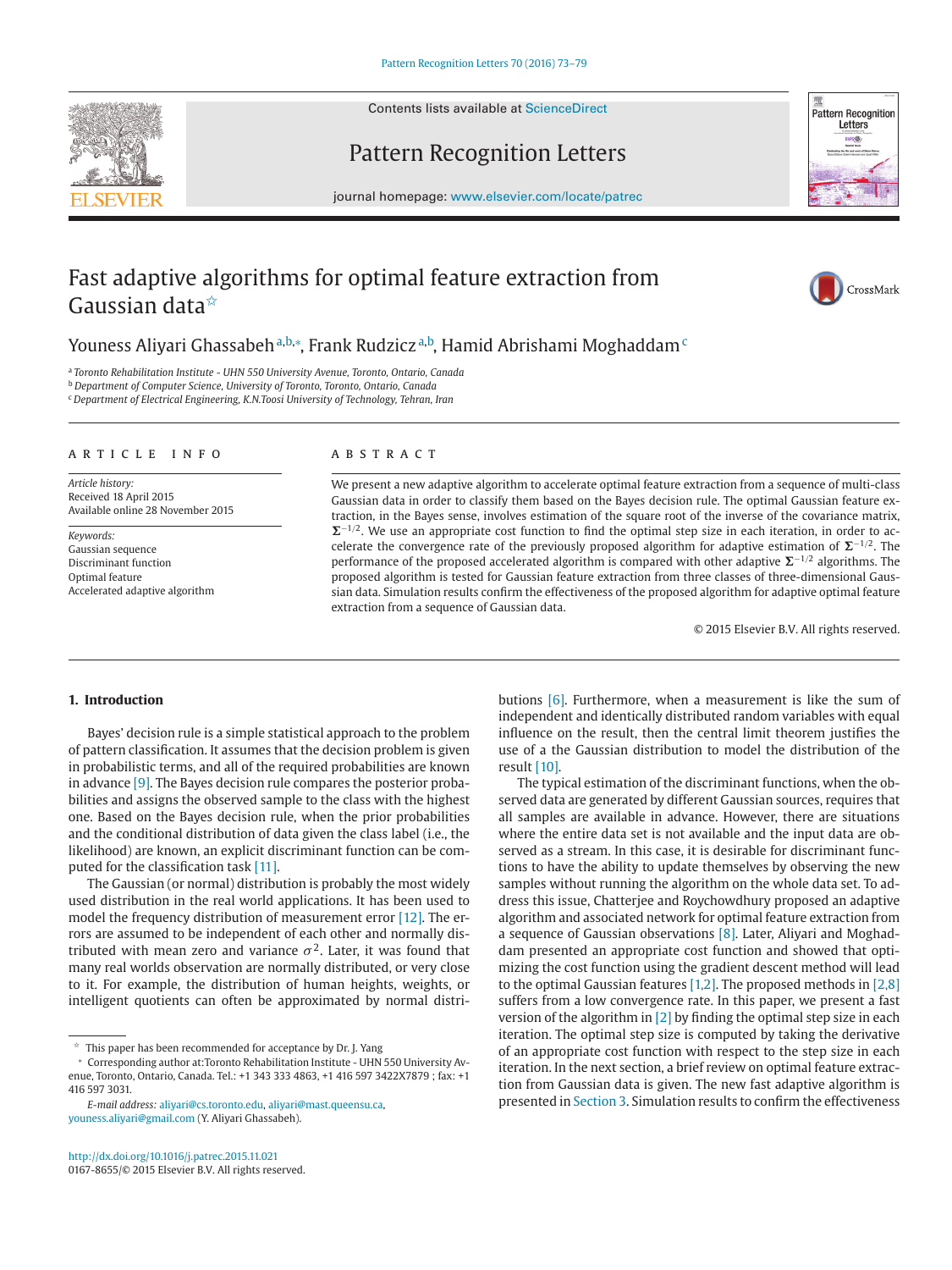<span id="page-1-0"></span>of the proposed method are given in [Section 4.](#page-3-0) [Section 5](#page-5-0) is devoted to the concluding remarks.

# **2. Optimal feature extraction from Gaussian data**

Let  $\mathbf{x} \in \mathbb{R}^D$  be a random vector which belongs to one of *K* different classes,  $\omega_1, \ldots, \omega_K$  with a prior probability of  $P(\omega_i)$ ,  $i = 1, \ldots, K$ . According to the Bayes classification rule and using *a posteriori* probabilities,  $P(\omega_i|\mathbf{x})$ ,  $i = 1, ..., K$ , a random vector **x** is assigned to class  $\omega_i$  if and only if [\[11\]](#page-6-0)

$$
P(\omega_i|\mathbf{x}) > P(\omega_j|\mathbf{x}), j = 1, ..., K \text{and } j \neq i.
$$
 (1)

That means the above *K a posteriori* probabilities are sufficient statistics in the Bayes sense to determine the class of a random vector *x*. Using the Bayes theorem for conditional probabilities and taking the logarithm of both sides we obtain

$$
\ln P(\omega_i|\mathbf{x}) = \ln p(\mathbf{x}|\omega_i) + \ln P(\omega_i) - \ln p(\mathbf{x}), i = 1, ..., K.
$$
 (2)

Assuming that all the prior probabilities,  $P(\omega_i)$ ,  $i = 1, \ldots, K$ , are equal and since  $p(x)$  is the common term in all *K* identities in (2), then values of  $\ln p(\mathbf{x}|\omega_i)$ ,  $i = 1, \ldots, K$  can be used for classification of **x**. Assuming that  $p(\mathbf{x}|\omega_i)$  is a unimodal Gaussian distribution, we get

$$
\ln p(\mathbf{x}|\omega_i) = -(\mathbf{x} - \mathbf{m}_i)^T \Sigma_i^{-1} (\mathbf{x} - \mathbf{m}_i)/2 - \ln \left( (2\pi)^{D/2} |\Sigma_i|^{1/2} \right),
$$
  

$$
i = 1, ..., K,
$$
 (3)

where  $\boldsymbol{m}_i$  and  $\boldsymbol{\Sigma}_i$  denote the mean vector and the covariance matrix of class  $\omega_i$ ,  $i = 1, \ldots, K$ , respectively. The sufficient information for the classification of the Gaussian data with the minimum Bayes error can be given by discriminant functions  $g_i(\mathbf{x})$ ,  $i = 1, \ldots, K$  as follows [\[16\]](#page-6-0)

$$
g_i(\boldsymbol{x}) = -\|\boldsymbol{\Sigma}_i^{-1/2}(\boldsymbol{x}-\boldsymbol{m}_i)\|^2 - \ln(|\boldsymbol{\Sigma}_i|), i = 1,\ldots,K.
$$
 (4)

In other words, the input vector  $x$  is assigned to class  $\omega_i$  if and only if  $g_i(\mathbf{x}) > g_j(\mathbf{x})$  for  $j = 1, \ldots, K, j \neq i$ . From the above discussion, it can be observed that the discriminant functions  $g_i(\mathbf{x})$ ,  $i = 1, \ldots, K$  are sufficient information for the classification of Gaussian data with the minimum Bayes error. That means the new observed vector *x* will be assigned to the class with the greatest  $g_i(x)$ . For an online application, the parameters of the Gaussian data,  $\Sigma_i$  and  $m_i$ ,  $i = 1, \ldots, K$ , are unknown in advance and computed during the process using incoming sequence of data samples. Therefore, adaptive estimation of  $\sum_i$ <sup>-1/2</sup>,  $\Sigma_i$ , and  $m_i$  are highly necessary to compute the discriminant functions,  $g_i(x)$ , for online Gaussian data classification.

# **3. New fast adaptive algorithm for optimal feature extraction from Gaussian data**

The following algorithms for adaptive estimation of the mean vector, **m**, and the covariance matrix,  $\Sigma$  for a sequence  $\{x_k\}_{k=1,2,...}$  are given

• Mean vector **m** [\[13\]](#page-6-0)

$$
\mathbf{m}_{k+1} = \mathbf{m}_k + \alpha_k (\mathbf{x}_{k+1} - \mathbf{m}_k),
$$
\n(5)

where  $m_{k+1}$  is the current estimate of the mean vector (after observing  $k + 1$  samples) and  $\alpha_k$  is the step size that satisfies certain conditions [\[8\].](#page-6-0) Note that for a stationary sequence, we can simply set  $\alpha_k = 1/(k + 1)$ , which yields to the following well-known equation [\[14\]](#page-6-0)

$$
\mathbf{m}_{k+1} = \frac{k}{k+1}\mathbf{m}_k + \frac{1}{k+1}\mathbf{x}_{k+1}.
$$
 (6)

• Covariance matrix  $\Sigma$  [\[7\]](#page-6-0)

$$
\Sigma_{k+1} = \left(1 - \beta \frac{k}{k+1}\right) (\mathbf{x}_{k+1} - \mathbf{m}_{k+1}) (\mathbf{x}_{k+1} - \mathbf{m}_{k+1})^T + \beta \frac{k}{k+1} \Sigma_k,
$$
\n(7)

where  $\Sigma_{k+1}$  is the current estimate of the covariance matrix (after observing  $k + 1$  samples),  $m_{k+1}$  is the mean estimate after  $k + 1$  observation (computed using (6)), and  $\beta \in (0, 1]$  is called the forgetting factor  $[14]$ . If the sequence  $\{x_k\}$  is generated by a stationary process, we set  $\beta = 1$ <sup>1</sup>. For a non-stationary process, we set  $0 < \beta < 1$  to implement an effective window of size  $1/(1 - \beta)$  [\[7\].](#page-6-0) This effective window ensures that the past data samples are down-weighted with an exponentially fading window. The exact value of  $\beta$  depends on the specific application. In general for slow time-varying  $\{x_k\}_{k=1,2,\ldots}$ ,  $\beta$  is chosen close to one to obtain a large effective window, but for fast time-varying sequences,  $\beta$  is selected near zero for a small effective window [\[5\].](#page-6-0)

Chatterjee and Roychowdhury proposed the following algorithm for adaptive estimation of  $\Sigma^{-1/2}$  [\[8\]](#page-6-0)

$$
\boldsymbol{W}_{k+1} = \boldsymbol{W}_k + \eta_k (\boldsymbol{I} - \boldsymbol{W}_k (\boldsymbol{x} - \boldsymbol{m}_k) (\boldsymbol{x} - \boldsymbol{m}_k)^T \boldsymbol{W}_k),
$$
\n(8)

where  $W_{k+1}$  is the current estimate of  $\Sigma^{-1/2}$ , *I* is the identity matrix,  $W_0 \in \mathbb{R}^{D \times D}$  is a symmetric, and semi-definite matrix, and  $\eta_k$  is the step size. Using stochastic approximation, the authors in [\[8\]](#page-6-0) proved that, under certain conditions, the sequence  ${W_k}_{k=0,1,2,...}$  converges to  $\Sigma$ <sup>−1/2</sup> with probability one, i.e.,  $\lim_{k\to\infty}$   $W_k = \Sigma$ <sup>−1/2</sup>. Later Aliyari and Moghaddam [\[2\]](#page-6-0) introduced a cost function *J*(*W*) with the global minimum at  $\Sigma^{-1/2}$  and showed that applying the gradient descent method on *J*(*W*) would give the following adaptive algorithms for computing  $\Sigma^{-1/2}$ 

$$
\boldsymbol{W}_{k+1} = \boldsymbol{W}_k + \eta_k (\boldsymbol{I} - \boldsymbol{W}_k^2 \boldsymbol{\Sigma}),
$$
\n(9)

$$
\boldsymbol{W}_{k+1} = \boldsymbol{W}_k + \eta_k (\boldsymbol{I} - \boldsymbol{W}_k \boldsymbol{\Sigma} \boldsymbol{W}_k),
$$
\n(10)

$$
\boldsymbol{W}_{k+1} = \boldsymbol{W}_k + \eta_k (\boldsymbol{I} - \boldsymbol{\Sigma} \boldsymbol{W}_k^2), \tag{11}
$$

where  $W_{k+1}$  is the  $\Sigma^{-1/2}$  estimate after  $k+1$  iterations, and  $\eta_k$  is the step size. The proposed cost function *J*( $W$ ) :  $C \rightarrow \mathbb{R}$  is given by [\[3\]](#page-6-0)

$$
J(\mathbf{W}) = \frac{1}{3} Tr[(\mathbf{W} \Sigma^{1/2} - \mathbf{I})^2 (\mathbf{W} + 2\Sigma^{-1/2})],
$$
 (12)

where  $C \subset \mathbb{R}^{n \times n}$  is the set of all symmetric positive definite matrices *W* that commute with  $\Sigma^{1/2}$ , i.e.,  $W\Sigma^{1/2} = \Sigma^{1/2}W$ , *Tr*[.] is the matrix trace function, and *I* denotes the identity matrix. By definition, the cost function J(*W*) in (12) is one third of the trace of the product of a symmetric semi-positive definite matrix,  $(W\Sigma^{1/2} - I)^2$ , with a symmetric positive definite matrix,  $W + 2\Sigma^{-1/2}$ . Hence, the cost function itself is a semi-positive definite matrix [\[4\],](#page-6-0) i.e.,  $J(W) \ge 0$  for all  $W \in \mathcal{C}$ . By taking the gradient of the cost function in (12) with respect to *W* and equating it to zero, we obtain

$$
\nabla J(\mathbf{W}) = \mathbf{W} \Sigma \mathbf{W} - \mathbf{I} = 0. \tag{13}
$$

Eq. (13) reveals that, in the domain  $C$ , the cost function  $J(W)$  has a unique stationary point that occurs at  $\Sigma^{-1/2}$ . Since  $J(\Sigma^{-1/2}) = 0$ , then the matrix  $\Sigma^{-1/2}$  is the unique global minimum of the cost function  $J(W)$  over the convex set  $C$ . Using the gradient descent algorithm to minimize the cost function *J*(*W*) will lead to the algorithms in  $(9 - 11)$ to estimate the global minimum,  $\Sigma^{-1/2}$ . Since the covariance matrix  $\Sigma$  is not known in advance, the authors in  $[3,4]$  showed that the covariance matrix can be replaced by its estimate at the *k*th iteration as follows

$$
\boldsymbol{W}_{k+1} = \boldsymbol{W}_k + \eta_k (\boldsymbol{I} - \boldsymbol{W}_k^2 \boldsymbol{\Sigma}_k),
$$
\n(14)

$$
\boldsymbol{W}_{k+1} = \boldsymbol{W}_k + \eta_k (\boldsymbol{I} - \boldsymbol{W}_k \boldsymbol{\Sigma}_k \boldsymbol{W}_k),
$$
\n(15)

<sup>&</sup>lt;sup>1</sup> Note that setting  $\beta = 1$  for the stationary data will give the following wellknown adaptive estimation of the covariance matrix  $\Sigma_{k+1} = \frac{1}{k+1} (\mathbf{x}_{k+1} - \mathbf{m}_{k+1}) (\mathbf{x}_{k+1} - \mathbf{m}_{k+1})$  $\mathbf{m}_{k+1}$ )<sup>T</sup> +  $\frac{k}{k+1}$   $\Sigma_k = \frac{1}{k+1} \sum_{i=1}^{k+1} (x_i - \mathbf{m}_{k+1}) (x_i - \mathbf{m}_{k+1})^T$ , where the mean value  $\mathbf{m}_{k+1}$  is estimated using (6). For the non-stationary data, we select  $\beta$  between zero and one, where the proof of the convergence was given in [\[7\].](#page-6-0)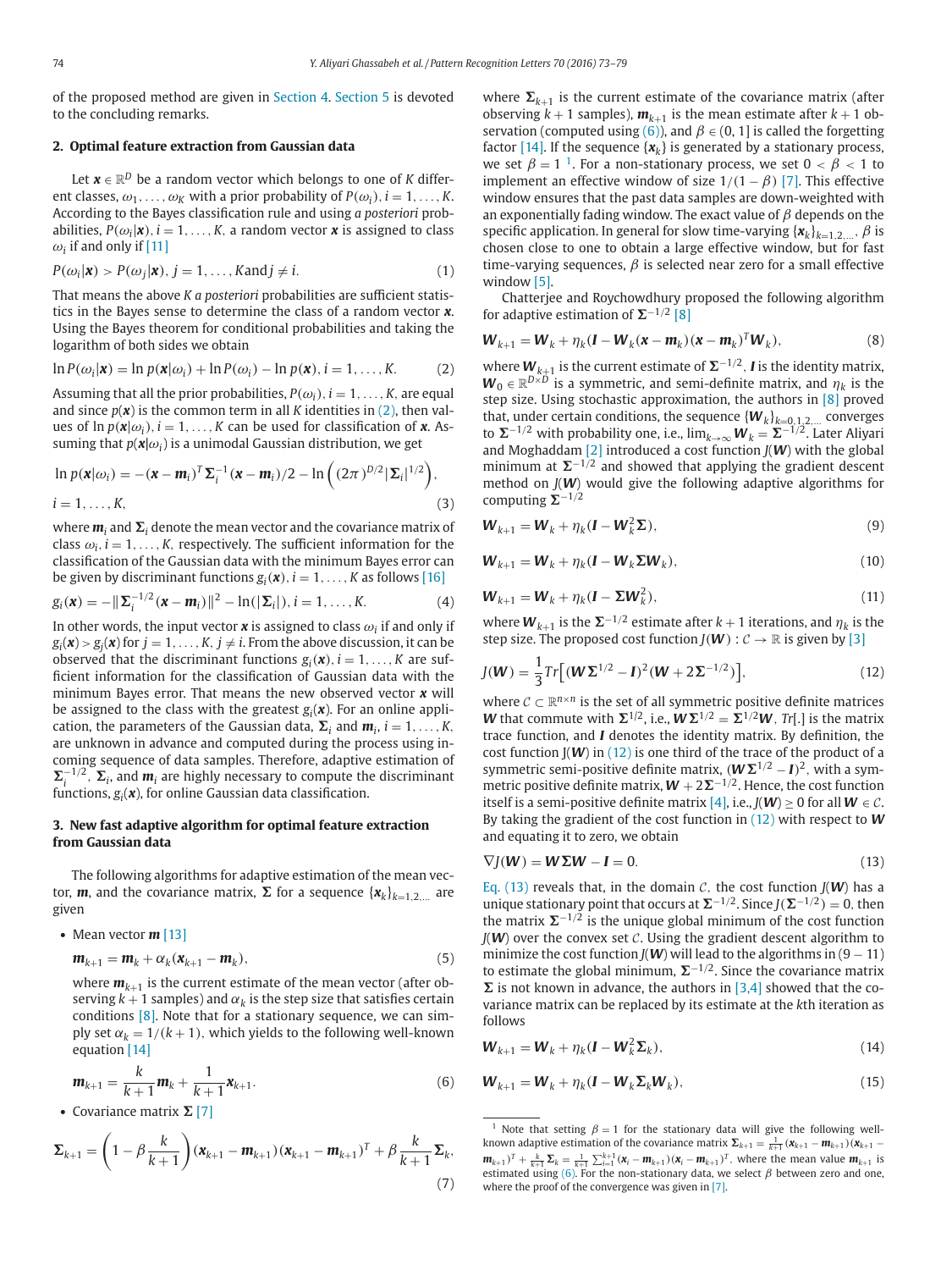<span id="page-2-0"></span>
$$
\boldsymbol{W}_{k+1} = \boldsymbol{W}_k + \eta_k (\boldsymbol{I} - \boldsymbol{\Sigma}_k \boldsymbol{W}_k^2), \tag{16}
$$

where all parameters in the above equations are as before, and  $\boldsymbol{\Sigma}_k$ is the estimate of the covariance matrix after *k* iterations (computed using  $(7)$ ).

The algorithms presented in [\[8\]](#page-6-0) and [\[2\]](#page-6-0) use a fixed or decreasing step size causing a low convergence rate that is not desirable. In this paper, we use the cost function in  $(12)$  to find the optimal step size in each iteration in order to accelerate the convergence rate. The optimal step size  $\eta_{k, opt}$  at the  $k + 1$ th iteration is found by equating the first derivative of the cost function *J*(*W*) with respect to  $\eta_k$  to zero. By taking the derivative of [\(12\)](#page-1-0) with respect to the step size  $\eta_k$ , equating to zero, and a few additional operations (see the appendix for details) we get

$$
\frac{\partial J(\mathbf{W}_{k+1})}{\partial \eta_k} = a\eta_k^2 + b\eta_k + c = 0,
$$
\n(17)

 $\mathbf{w} = \text{Tr}(\mathbf{G}_k^3 \mathbf{\Sigma}), \quad b = 2\text{Tr}(\mathbf{W}_k \mathbf{G}_k^2 \mathbf{\Sigma}), \quad c = \text{Tr}(\mathbf{W}_k^2 \mathbf{G}_k \mathbf{\Sigma}) - \text{Tr}(\mathbf{G}_k),$ and  $\boldsymbol{G}_k = \boldsymbol{I} - \boldsymbol{W}_k \boldsymbol{\Sigma} \boldsymbol{W}_k$ . Eq. (17) is a quadratic equation and the roots (the optimal step sizes) are given by

$$
\eta_{k,opt} = \frac{-b \pm \sqrt{b^2 - 4ac}}{2a}.
$$
\n(18)

Since the step size  $\eta_k$  cannot be a negative number, only the root with the positive sign can be considered as an optimal step size and since the covariance matrix  $\boldsymbol{\Sigma}$  is not available, it must be replaced by its estimate  $\mathbf{\Sigma}_{k+1}$  in [\(7\)](#page-1-0) (as the number of the observed samples increases we get a better estimate of the  $\Sigma$ ). Therefore the optimal step size in

|  | <b>Algorithm 1:</b> Accelerated $\Sigma^{-1/2}$ algorithm. |  |
|--|------------------------------------------------------------|--|
|--|------------------------------------------------------------|--|

- **Input** :  $x_1, x_2, \ldots, x_N$ , the data sequence of length *N*,  $\alpha_k$ ,  $\beta$ , and  $n_0$
- /\* The sequence members  $\mathbf{x}_i$ ,  $i = 1, ..., N$  are given to the  $\Sigma^{-1/2}$  algorithm one by one \*/
- /\* Note that the sequence of the step size  $\{\alpha_k\}_{k=0,1,\ldots}$ is usually considered as a decreasing or fixed sequence
- **Output:**  $\mathbf{\Sigma}_{e}^{-1/2}$ , estimate of  $\mathbf{\Sigma}^{-1/2}$  after observing N random vectors sequentially.

#### **begin**

**end**

*Initialization:*:  $W_0 = I$ ; Initialization:: Initialize the estimated covariance matrix  $\boldsymbol{\Sigma}_0;$ *Initialization::* Initialize the estimated mean vector  $m_0$ ; **for**  $i = 1$  *to*  $N$  **do** 

$$
\begin{vmatrix}\n\mathbf{m}_i = \mathbf{m}_{i-1} + \alpha_k (\mathbf{x}_i - \mathbf{m}_{i-1}) ;\n\begin{vmatrix}\n\mathbf{m}_i = \mathbf{m}_{i-1} + \alpha_k (\mathbf{x}_i - \mathbf{m}_{i-1}) ;\n\end{vmatrix} * \mathbf{V} = (1 - \beta \frac{i - 1}{i}) (\mathbf{x}_i - \mathbf{m}_i) (\mathbf{x}_i - \mathbf{m}_i)^T \n+ \beta \frac{i - 1}{i} \Sigma_{i-1},\n\end{vmatrix}
$$

/\* Update the estimated covariance matrix using  $*/$ 

Compute the optimal step size using (19), if the result is a real and positive number update the step size η*i*−1,*opt* using (19), otherwise keep the step size unchanged;  $W_i = W_{i-1} + \eta_{i-1,opt}(I - W_{i-1}\Sigma_iW_{i-1});$ /\* Note that we can use any of equations in  $(20)-(22)$  \*/ **end**  $\Sigma_e^{-1/2} = W_N$ 

each iteration is given by

$$
\eta_{k,opt} = \frac{-b_{k+1} + \sqrt{b_{k+1}^2 - 4a_{k+1}c_{k+1}}}{2a_{k+1}},\tag{19}
$$

where  $a_{k+1} = Tr(G_k^3 \Sigma_{k+1}), b_k = 2Tr(W_k G_k^2 \Sigma_{k+1}),$  and  $c_{k+1} =$  $Tr(W_k^2 G_k \Sigma_{k+1}) - Tr(G_k)$ . Therefore, the accelerated adaptive  $\Sigma^{-1/2}$ algorithm has the following equivalent forms

$$
\boldsymbol{W}_{k+1} = \boldsymbol{W}_k + \eta_{k, opt} (\mathbf{I} - \boldsymbol{W}_k^2 \boldsymbol{\Sigma}_{k+1}),
$$
\n(20)

$$
\boldsymbol{W}_{k+1} = \boldsymbol{W}_k + \eta_{k, opt} (\mathbf{I} - \boldsymbol{W}_k \boldsymbol{\Sigma}_{k+1} \boldsymbol{W}_k),
$$
\n(21)

$$
\boldsymbol{W}_{k+1} = \boldsymbol{W}_k + \eta_{k, opt} (\mathbf{I} - \boldsymbol{\Sigma}_{k+1} \boldsymbol{W}_k^2),
$$
\n(22)

where the covariance estimate  $\Sigma_{k+1}$  is given in [\(7\)](#page-1-0) and  $\eta_{k,\, opt}$  in each iteration is computed using (19). The proposed accelerated algorithm for adaptive estimation of  $\Sigma^{-1/2}$  is summarized in Algorithm 1. Note that we use (19) to update the step size in *k*th iteration if  $b_{k+1}^2 - 4a_{k+1}c_{k+1} \ge 0$  and  $\eta_{k,\, opt} > 0$ , otherwise the step size  $\eta_k$  remains unchanged, i.e., it is equal to  $\eta_{k-1}$ .

Therefore, the proposed accelerated adaptive computing of the discriminant function,  $g(x)$ , in [\(4\)](#page-1-0) for a Gaussian sequence involves three steps: (*i*) estimating the mean vector *m* using either [\(5\)](#page-1-0) or  $(6)^2$ , (*ii*) estimating the covariance matrix using [\(7\),](#page-1-0) and (*iii*) estimating  $\Sigma^{-1/2}$  using (19) and (20–22). The proposed accelerated adaptive feature extraction from Gaussian observations is summarized in Algorithm 2. Note that to classify an arbitrary point *x*, we just need to run Algorithm 2 and evaluate *K* discrimination functions (where *K* is the number of classes) at *x* and assign *x* to the class with the highest value of the discriminant function.

| <b>Algorithm 2:</b> Computing the discriminant functions $g_i(\mathbf{x})$ , $i =$<br>1, 2, $\dots$ , K at an arbitrary point <b>x</b> .                                                                                                                                                                                                                                                                                                                      |  |  |  |  |  |  |
|---------------------------------------------------------------------------------------------------------------------------------------------------------------------------------------------------------------------------------------------------------------------------------------------------------------------------------------------------------------------------------------------------------------------------------------------------------------|--|--|--|--|--|--|
| <b>Input</b> : $x_1^i$ , $x_2^i$ ,  the Gaussian data from <i>i</i> th class,<br>$i = 1, 2, , K$<br>/* Here we have $K$ classes and the input training data<br>$\{{\boldsymbol{x}}_j\}_{j=1,2,}$ is observed as a sequence with unknown<br>mean and covariance<br>*/<br><b>Output:</b> The discriminant function $g_i(\mathbf{x})$ , $i = 1, 2, , K$                                                                                                          |  |  |  |  |  |  |
| begin<br><b>for</b> $i = 1$ to K <b>do</b><br><i>Initialization:</i> : $W_0 = I$ , $\Sigma_0$ , and $m_0$ ;                                                                                                                                                                                                                                                                                                                                                   |  |  |  |  |  |  |
| /* for simplicity we assigned $I$ to $W_0$<br>*/<br>while There is input data from $ith$ class do<br>Update the mean vector $m_k$ using either (5) or (6);<br>Update the covariance matrix $\Sigma_k$ using (7);<br>Update $W_{k+1}$ using (19) and (20);<br>Find the optimal step size, $\eta_{opt}$ , using (19);<br>Update $W_{k+1}$ using (20–22);<br>/* $W_{k+1}$ is an estimate of $\Sigma^{-1/2}$ for ith class<br>after observing $k+1$ samples<br>*/ |  |  |  |  |  |  |
| end<br>The discriminant function for <i>i</i> th class,<br>$g_i(\mathbf{x}), i = 1, 2, , K$ , at an arbitrary point <b>x</b> is given by                                                                                                                                                                                                                                                                                                                      |  |  |  |  |  |  |
| $g_i(\mathbf{x}) = -\ \mathbf{W}_{N_i}(\mathbf{x}-\mathbf{m}_{N_i})\ ^2 - \ln(\ \mathbf{\Sigma}_{N_i}\ ),$<br>(23)                                                                                                                                                                                                                                                                                                                                            |  |  |  |  |  |  |
| /* where $N_i$ is the number of the observed<br>samples from class i<br>$\ast/$                                                                                                                                                                                                                                                                                                                                                                               |  |  |  |  |  |  |
| end<br>end                                                                                                                                                                                                                                                                                                                                                                                                                                                    |  |  |  |  |  |  |

 $2 \text{ Eq. (5)}$  is used for anon-stationary data sequence and [Eq. \(6\)](#page-1-0) is used for a stationary data sequence.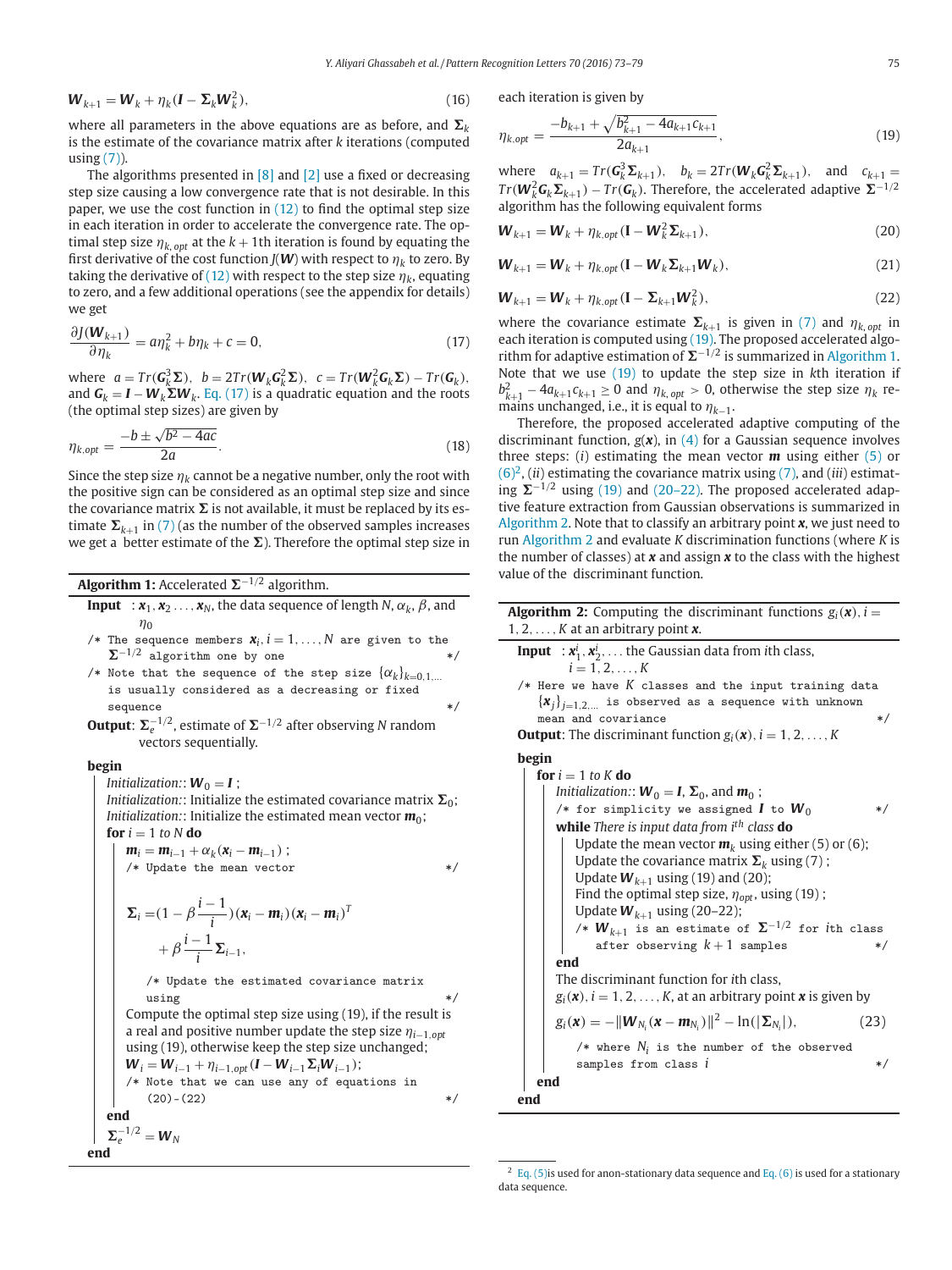<span id="page-3-0"></span>

**Fig. 1.** Comparison between convergence rate of the proposed accelerated  $\Sigma^{-1/2}$  algorithm and algorithms in [\[8\]](#page-6-0) (green curve) and [\[2\]](#page-6-0) (red curve) (For interpretation of the references to colour in this figure legend, the reader is referred to the web version of this article.).

Since the proposed accelerated algorithm finds the optimal step size in each iteration, it requires more computations than the algorithms in  $[8]$  and  $[2]$ , which simply use a constant or decreasing step size. The computational complexity of the proposed algorithm is  $\mathcal{O}(n^3)$ , while the computational complexity of the aforementioned algorithms is  $\mathcal{O}(n^2)$ . It should be noted that although the proposed algorithm requires more computations, it converges fast and provides a more accurate estimate of  $\Sigma^{-1/2}$  in much fewer iterations comparing with the algorithms in  $[8]$  and  $[2]$ .

#### **4. Simulation results**

We first show the effectiveness of the proposed algorithm for accelerated estimation of  $\Sigma^{-1/2}$ , and then we use it for optimal feature extraction from multidimensional Gaussian data. For all simulations, it is assumed that the whole data set is not available in advance and the input data are fed to the proposed algorithm sequentially.

# 4.1. Accelerate adaptive computing of  $\Sigma^{-1/2}$

For simulation in this section, we use the first covariance matrix in [\[15\]](#page-6-0) which is a 10  $\times$  10 covariance matrix. The input sequence { $\mathbf{x}_k \in \mathbb{R}$  $\mathbb{R}^{10}$ <sub>k=1,2,...</sub> is generated from a zero mean 10-dimensional Gaussian distribution with the covariance matrix in (24).

| $\Gamma$ 0.091 |          |          |          |          |          |          |       |       |       |  |
|----------------|----------|----------|----------|----------|----------|----------|-------|-------|-------|--|
| 0.038          | 0.373    |          |          |          |          |          |       |       |       |  |
| $-0.053$       | 0.018    | 1.43     |          |          |          |          |       |       |       |  |
| $-0.005$       | $-0.028$ | 0.017    | 0.084    |          |          |          |       |       |       |  |
| 0.010          | $-0.011$ | 0.055    | $-0.005$ | 0.071    |          |          |       |       |       |  |
| $-0.136$       | $-0.367$ | $-0.450$ | 0.016    | 0.088    | 5.72     |          |       |       |       |  |
| 0.155          | 0.154    | $-0.038$ | 0.042    | 0.058    | $-0.544$ | 2.75     |       |       |       |  |
| 0.030          | $-0.057$ | $-0.298$ | $-0.022$ | $-0.069$ | $-0.248$ | $-0.343$ | 1.45  |       |       |  |
| 0.002          | $-0.031$ | $-0.041$ | 0.001    | $-0.008$ | 0.005    | $-0.011$ | 0.078 | 0.067 |       |  |
| 0.032          | $-0.065$ | $-0.030$ | 0.005    | 0.003    | 0.095    | $-0.120$ | 0.028 | 0.015 | 0.341 |  |

The ten eigenvalues of this matrix in descending order are 5.90, 2.782, 1.709, 1.029, 0.394, 0.293, 0.087, 0.071, 0.061, and 0.05. We generated 1000 samples of 10-dimensional, zero-mean Gaussian data with the covariance matrix in (24). The performance of the proposed algorithm to estimate  $\Sigma^{-1/2}$  is compared with the algorithms in [\[8\]](#page-6-0) and [\[2\].](#page-6-0) The proposed  $\Sigma^{-1/2}$  algorithm, the algorithms in [\[8\],](#page-6-0) and [\[2\]](#page-6-0) are initialized to be the identity matrix, i.e.  $W_0 = I$ . The initial step size,  $\eta_0$ , for all three algorithm is set to 0.01. For the algorithms in [\[8\]](#page-6-0) and [\[2\]](#page-6-0) we use a decreasing step size, but the proposed algorithm starts with  $\eta_0 = 0.01$  and finds the optimal step size in each iteration using [\(19\).](#page-2-0) The error at the *k*th iteration between the estimated and the actual  $\Sigma^{-1/2}$  matrices is computed by

$$
e_k = \sqrt{\sum_{i=1}^{10} \sum_{j=1}^{10} (W_k(i, j) - \Sigma^{-1/2}(i, j))^2},
$$

where  $W_k(i, j)$  and  $\Sigma^{-1/2}(i, j)$  represent the *ij*th element of the estimated square root of the inverse covariance matrix at the *k*th iteration and the *ij*th element of the actual square root of the inverse covariance matrix, respectively. Fig. 1 compares the normalized error for estimating  $\Sigma^{1/2}$  resulting from the proposed accelerated algorithm and the algorithms in  $[8]$  and  $[2]$ . It can be observed from Fig. 1 that the proposed algorithm approaches a very low estimation

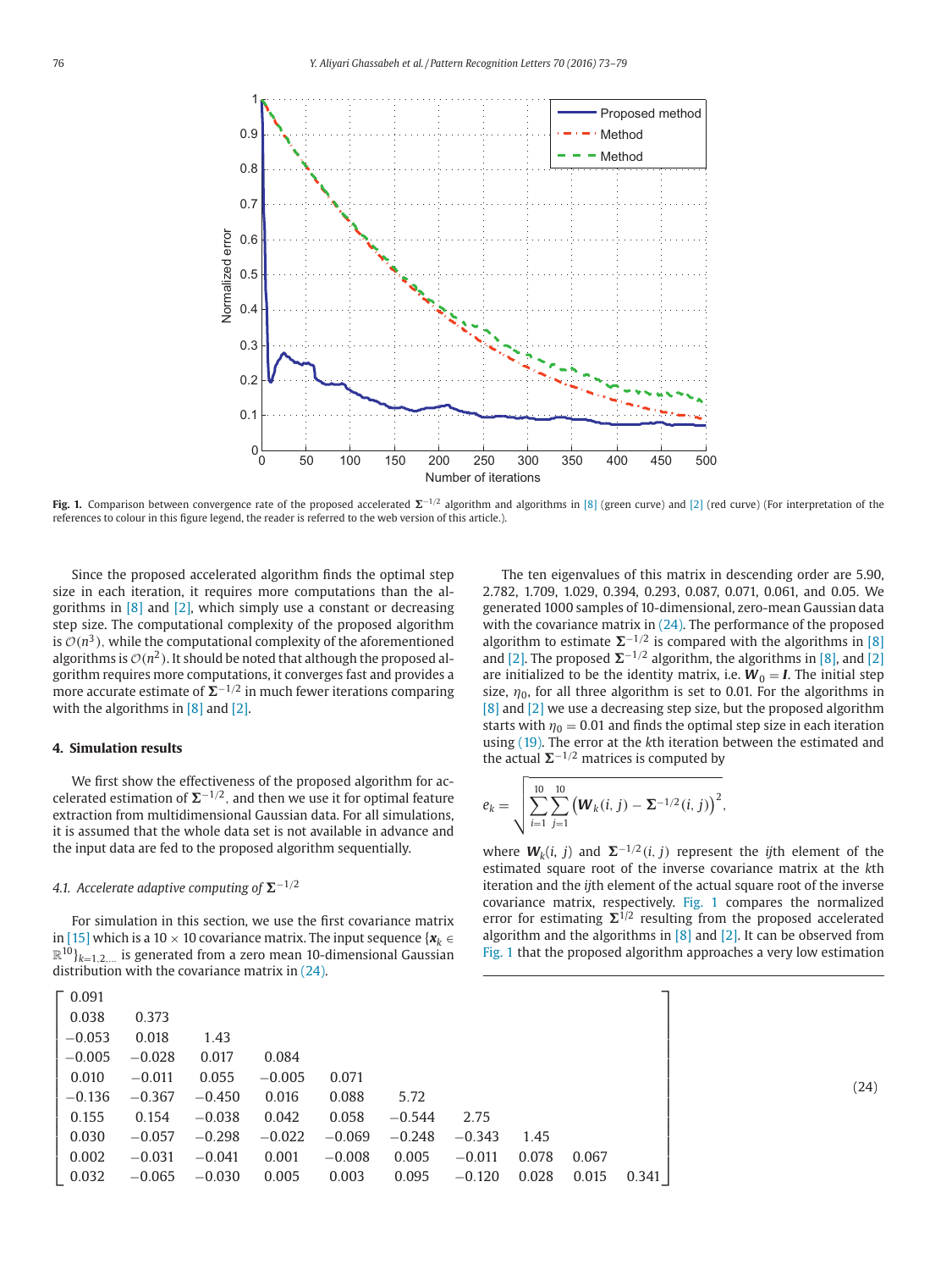

Fig. 2. Tracking ability of the proposed algorithm for non-stationary data. The proposed algorithm provides a lower normalized error in fewer iterations comparing to the algorithms in [\[8\]\(](#page-6-0)green curve) and [\[2\]\(](#page-6-0)red curve)(For interpretation of the references to colour in this figure legend, the reader is referred to the web version of this article.).

error in far fewer iterations compared to the algorithms in [\[8\]](#page-6-0) and [\[2\].](#page-6-0) In order to demonstrate the tracking ability of the proposed accelerated ∑<sup>–1/2</sup> algorithm for non-stationary data, we generate 500 samples of zero-mean Gaussian data with the covariance matrix in [\(24\).](#page-3-0) Then we drastically change the nature of the data sequence by generating another 500 zero mean 10-dimensional Gaussian data with the second covariance matrix in [\[15\].](#page-6-0) Finally, we alter the covariance matrix to the third covariance matrix in  $[15]$  and generate another 500 zero-mean Gaussian samples. Fig. 2 demonstrates the normalized errors for estimating  $\mathbf{\Sigma}^{-1/2}$  resulting from the proposed accelerated algorithm and the algorithms in [\[8\]](#page-6-0) and [\[2\].](#page-6-0) As it is expected when the nature of the observed data changes (e.g., after the 500th sample and the 1000th sample), there are sudden increases in the normalized estimation error. But by observing new incoming samples with the new covariance matrix, the proposed algorithm adapts itself to the new condition and gradually the estimation error decreases. Fig. 2 shows that the proposed accelerated ∑<sup>−1/2</sup> algorithm achieves a lower estimation error under different conditions than the algorithms in [\[2,8\].](#page-6-0)

We also repeated the above simulation ten times and recorded the number of times that [\(19\)](#page-2-0) does not generate a positive real valued step size. The mean value and the standard deviation for the number of times that [\(19\)](#page-2-0) does not produce a positive real valued number were 4.5, and 8.24, respectively. The observation shows that out of 1500 iterations, [Eq. \(19\)](#page-2-0) may generate very small number of step sizes that are not positive or real valued, where in this situations the step size remains unchanged from the previous iteration.

### *4.2. Optimal feature extraction from three-dimensional Gaussian data*

As mentioned in [Section 2,](#page-1-0) the discriminant function  $g_i(\boldsymbol{x})$  in [\(4\)](#page-1-0) provides enough information (in the Bayes sense) for Gaussian data classification. In other words, for an arbitrary sample *x*, we just need to compute  $K^3$  discriminant functions  $g_i(\boldsymbol{x})$  and assign  $\boldsymbol{x}$  to the class

with the highest  $g_i(x)$ . Since the discriminant functions for the Gaussian data are negative, for simplicity we use the absolute value of the discriminant function as the Gaussian feature  $f_i(\mathbf{x})$ ,  $i = 1, 2, 3$ , i.e.,  $f_i(\mathbf{x}) = |g_i(\mathbf{x})|$ , and assign **x** to the class with the smallest absolute value, i.e.,  $\mathbf{x} \in \omega_i$  if  $f_i(\mathbf{x}) < f_i(\mathbf{x})^4$  for all  $i \neq j$ . The input sequence is generated from three Gaussian classes,  $\omega_1$ ,  $\omega_2$ , and  $\omega_3$ , with the following parameters

$$
\mathbf{m}_1 = \begin{bmatrix} -2 \\ 2 \\ 1 \end{bmatrix}, \ \Sigma_1 = \begin{bmatrix} 3 & 2 & 1 \\ 2 & 3 & 0 \\ 1 & 0 & 3 \end{bmatrix}, \ \mathbf{m}_2 = \begin{bmatrix} 2 \\ -2 \\ -1 \end{bmatrix}, \\ \Sigma_2 = \begin{bmatrix} 2 & 0 & 0 \\ 0 & 2 & 0 \\ 0 & 0 & 2 \end{bmatrix}, \ \mathbf{m}_3 = \begin{bmatrix} 5 \\ -5 \\ 5 \end{bmatrix}, \ \Sigma_3 = \begin{bmatrix} 1 & 0 & 1 \\ 0 & 3 & 2 \\ 1 & 3 & 5 \end{bmatrix}. \tag{25}
$$

The mean vectors  $m_i$ ,  $i = 1, 2, 3$  and the covariance matrices  $\Sigma_i$ ,  $i =$ 1, 2, 3 are trained using [\(6\)](#page-1-0) and [\(7\)](#page-1-0) ( $\beta$  is set to one). The square root of the inverse of the covariance matrix  $\Sigma^{-1/2}$  is trained using the proposed algorithms in [\(20\)](#page-2-0) and the optimal learning rate in each iteration is computed using [\(19\).](#page-2-0) Finally, the absolute value of the discriminant function,  $|g_i(\mathbf{x})| = ||\mathbf{\Sigma}_i^{-1/2}(\mathbf{x} - \mathbf{m}_i)|| + \ln(|\mathbf{\Sigma}_i|), i = 1, 2, 3,$ is computed for each test sample and the observed sample is assigned to the class with the smallest  $f_i(\mathbf{x}) = |g_i(\mathbf{x})|$ . For a better visualization of distribution of the Gaussian data in the feature space, we showed the distribution in the feature spaces constructed by  $f_1 - f_2$ ,  $f_1 - f_3$ , and  $f_2 - f_3$  in [Fig. 3.](#page-5-0) From [Fig. 3,](#page-5-0) it can be observed that if an arbitrary sample **x** belongs to  $\omega_i$ ,  $i = 1, 2, 3$ , then  $f_i(\mathbf{x}) < f_i(\mathbf{x})$ ,  $j = 1, 2, 3$ and  $j \neq i$ . Therefore, the estimated discriminant functions can be successfully used for the classification of Gaussian observation based on Bayes decision theory.

<sup>3</sup> When the number of classes is *K*.

<sup>&</sup>lt;sup>4</sup> That is equivalent to  $|g_i(\boldsymbol{x})| < |g_j(\boldsymbol{x})|$ .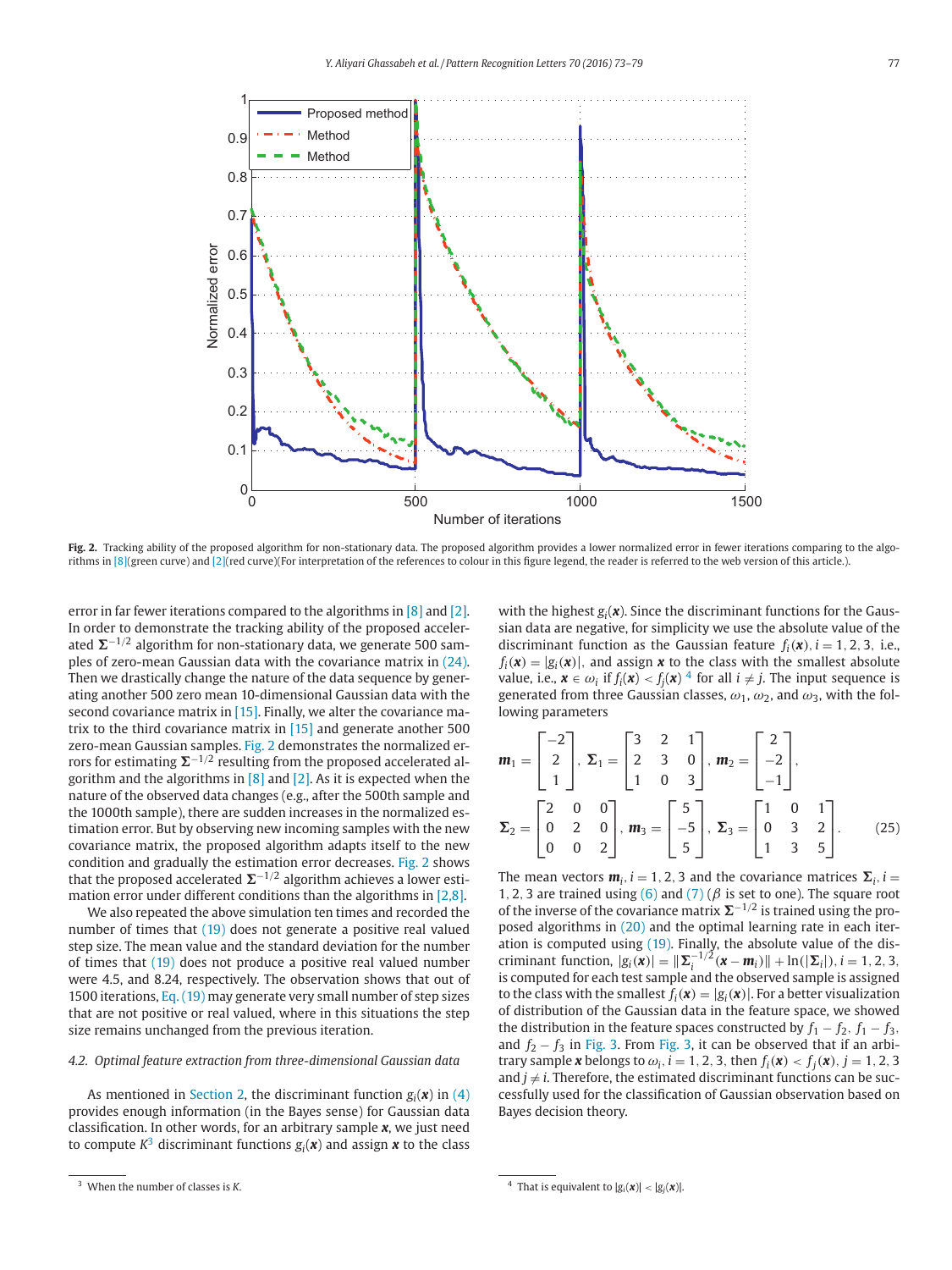<span id="page-5-0"></span>

**Fig. 3.** Distribution of Gaussian data on the feature space: (a) The feature space constructed by  $f_1$  and  $f_2$ , (b) The feature space constructed by  $f_2$  and  $f_3$ , (c) The feature space constructed by  $f_3$  and  $f_1$ .

#### **5. Conclusion**

In many real world applications such as mobile robotics or online face recognition the entire data set is not available in advance and the input data are observed as a stream. In these situations, it is desirable for a feature extraction algorithm to have the ability to update the computed features by just observing the new samples without running the algorithm on the whole data set. It is straightforward to show that the optimal features (discriminant functions) for the classification of a sequence of Gaussian data involves adaptive computation of  $\Sigma^{-1/2}$ . The previously proposed adaptive algorithms to estimate  $\Sigma^{-1/2}$  use a fixed or decreasing step size that lead to a slow convergence rate. It this paper, we found the optimal step size in each iteration in order to accelerate the convergence of  $\mathbf{\Sigma}^{-1/2}$  algorithm. The optimal step size in each iteration is computed by taking the derivative of an appropriate cost function with respect to the step size and equating it to zero. We presented two algorithms, the first algorithm can be used for the fast estimation of  $\Sigma^{-1/2}$  when observing a sequence of data. The second algorithm uses the estimated  $\Sigma^{-1/2}$ for the optimal feature extraction from a sequence of the Gaussian data. Through the simulations, we showed the effectiveness of the proposed accelerated technique to estimate ∑<sup>-1/2</sup> for both stationary and non-stationary data. We also used the proposed technique successfully for optimal feature extraction from three classes of threedimensional Gaussian data.

# **Appendix**

#### *Taking the gradient of the cost function* J*(***W***) with respect to* **W**

First note that if *W* and  $\Sigma$ <sup>1/2</sup> commute then *W* and  $\Sigma$  also commute and we have

$$
W\Sigma = \Sigma W. \tag{26}
$$

By expanding the cost function  $J(W)$  in [\(12\)](#page-1-0) and using the commutative property between **W** and  $\Sigma$ , the cost function *J*(**W**) can be simplified as follows

$$
J(\mathbf{W}) = \frac{1}{3} Tr(\mathbf{W}^{3} \Sigma) - Tr(\mathbf{W}) + \frac{2}{3} Tr(\Sigma^{-1/2}).
$$
 (27)

By taking the gradient of *J*(*W*) in (27) with respect to *W*, we obtain

$$
\nabla J(\mathbf{W}) = \frac{\Sigma \mathbf{W}^2 + \mathbf{W} \Sigma \mathbf{W} + \mathbf{W}^2 \Sigma}{3} - \mathbf{I}
$$
  
=  $\mathbf{W} \Sigma \mathbf{W} - \mathbf{I},$  (28)

where *I* is the identity matrix.

*Taking the derivative of the function* J*(***W***) with respect to the step size*

By expanding the cost function  $J(W)$  at  $k + 1$ th iteration, we have

$$
J(\boldsymbol{W}_{k+1}) = \frac{1}{3} Tr(\boldsymbol{W}_{k+1}^3 \boldsymbol{\Sigma}) - Tr(\boldsymbol{W}_{k+1}) + \frac{2}{3} Tr(\boldsymbol{\Sigma}^{-1/2})
$$
  
= 
$$
\frac{1}{3} Tr((\boldsymbol{W}_k + \eta_k \boldsymbol{G}_k)^3 \boldsymbol{\Sigma}) - Tr(\boldsymbol{W}_k + \eta_k \boldsymbol{G}_k)
$$
  
+ 
$$
\frac{2}{3} Tr(\boldsymbol{\Sigma}^{-1/2}),
$$
 (29)

 $\mathbf{w}$  where  $\mathbf{G}_k = \mathbf{I} - \mathbf{W}_k \mathbf{\Sigma} \mathbf{W}_k$ .

The cost function in  $(29)$  can be further simplified to

$$
J(\boldsymbol{W}_{k+1}) = \frac{Tr(\boldsymbol{W}_k^3 \boldsymbol{\Sigma} + 3\eta_k \boldsymbol{W}_k^2 \boldsymbol{G}_k \boldsymbol{\Sigma} + 3\eta_k^2 \boldsymbol{W}_k \boldsymbol{G}_k^2 \boldsymbol{\Sigma} + \eta_k^3 \boldsymbol{G}_k^3 \boldsymbol{\Sigma})}{3}
$$

$$
-Tr(\boldsymbol{W}_k + \eta_k \boldsymbol{G}_k) + \frac{2}{3} Tr(\boldsymbol{\Sigma}^{-1/2}).
$$
(30)

By taking the derivative of (30) with respect to the step size  $\eta_k$  and equating it to zero, we obtain

$$
\frac{\partial J(\boldsymbol{W}_{k+1})}{\partial \eta_k} = Tr(\boldsymbol{G}_k^3 \boldsymbol{\Sigma}) \eta_k^2 + 2Tr(\boldsymbol{W}_k \boldsymbol{G}_k^2 \boldsymbol{\Sigma}) \eta_k + Tr(\boldsymbol{W}_k^2 \boldsymbol{G}_k \boldsymbol{\Sigma})
$$

$$
- Tr(\boldsymbol{G}_k) = a_k \eta_k^2 + b_k \eta_k + c_k = 0,
$$

where  $a_k = Tr(G_k^3 \Sigma_{k+1}), \quad b_k = 2Tr(W_k G_k^2 \Sigma_{k+1}), \quad \text{and} \quad c_k =$  $Tr(W_k^2 G_k \Sigma_{k+1}) - Tr(G_k)$ . The left side of the above equation is a quadratic function and the roots (the optimal step sizes) are given by

$$
\eta_{k,opt} = \frac{-b \pm \sqrt{b^2 - 4ac}}{2a}.
$$
\n(31)

Since the goal is to minimize the cost function [\(12\),](#page-1-0) the optimal step size,  $\eta_{k, opt}$ , should be selected such that the second derivative of the cost function *J*(**W**) be a positive number, i.e.,

$$
\frac{\partial^2 J(\mathbf{W}_{k+1})}{\partial^2 \eta_k} = 2a\eta_k + b \ge 0,
$$
\n(32)

that means the root with the negative sign in  $(30)$  is not acceptable, and we have

$$
\eta_{k,opt} = \frac{-b + \sqrt{b^2 - 4ac}}{2a}.
$$
\n(33)